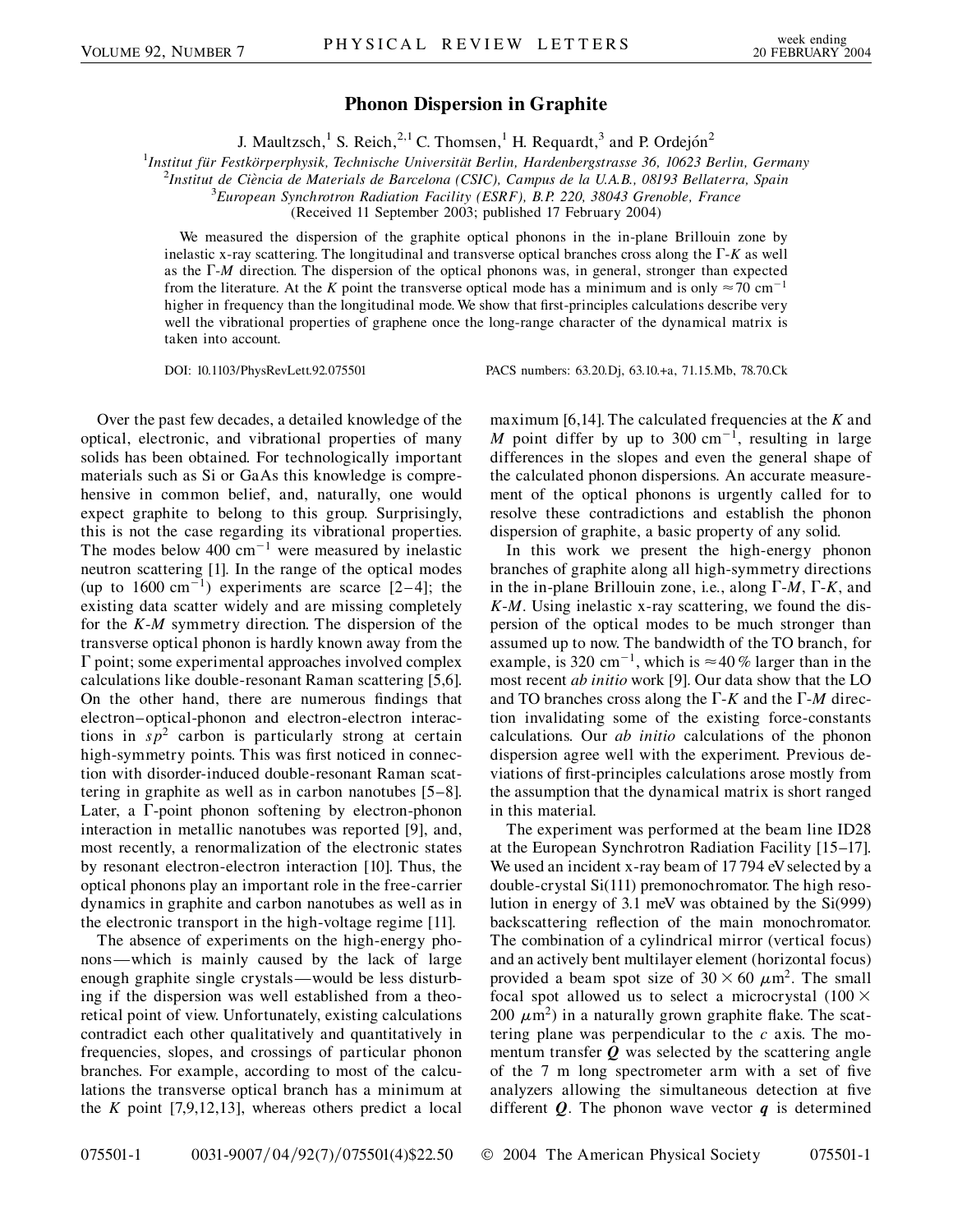from the scattering vector  $Q = q + H$ , where *H* is a reciprocal lattice vector. The incident photon energy was scanned by changing the temperature of the main monochromator.

Symmetry-imposed selection rules for inelastic x-ray scattering are particularly strict in the  $D_{6h}^4$  space group of graphite. They apply in addition to the standard rule that only those phonons are observable whose polarization possesses a component along *Q*. For phonon eigenvectors determined by symmetry alone, the general selection rules contain the polarization rule. The selection rules, which are important for the identification of the observed peaks, can be derived as described by Perez-Mato *et al.* [18,19]. For example, if  $q \parallel Q$ , the fully symmetric modes are always allowed. To measure the LO branch along  $\Gamma$ -*K*  $(B_1$  symmetry in  $C_{2\nu}$ , we had to use  $H = (100)$  so that the polarization of the phonon was not parallel to *Q* [Fig. 1(a)]. In contrast, for  $H = (2\overline{1}0)$  and *q* along  $\Gamma$ -*K*, the LO mode is forbidden. In this direction, the TO branch possesses the allowed  $A_1$  symmetry but has a large polarization component perpendicular to *Q*. Close to the *K* point, the phonons lose their purely longitudinal or transverse character and the TO phonon is observed; see Fig. 1(b). For simplicity we use the terms LO and TO in the entire Brillouin zone for the in-plane phonon branches which are strictly longitudinal and transverse only at the  $\Gamma$  point.

The full dots in Fig. 2 show the phonon dispersion of graphite measured by inelastic x-ray scattering; Table I lists the frequencies at high-symmetry points. The  $\Gamma$ point frequency is in good agreement with Raman measurements on a single crystal of graphite  $(1575 \text{ cm}^{-1})$ [20], which is slightly lower than the  $1582 \text{ cm}^{-1}$ reported on highly oriented pyrolytic graphite. The LO branch exhibits an overbending of  $30 \text{ cm}^{-1}$  in both high-symmetry directions. After its maximum at  $q \approx$ nigh-symmetry directions. After its maximum at  $q \approx 0.15H = 0.15(4\pi/\sqrt{3}a_0)$  the dispersion bends down much stronger than previously believed. At the *K* point the  $E'$  mode is at 1194 cm<sup>-1</sup>, whereas in the literature it is usually placed between 1240 and 1500  $\text{cm}^{-1}$  [6,9]. At the



FIG. 1. Inelastic x-ray spectra of graphite along  $\Gamma$ -*K*; *q* is in units of the distance between  $\Gamma$  and *K*. (a) The LO phonon along  $\Gamma$ -*K* is observed if *q* and *Q* are not parallel, e.g., if  $H =$ (100). (b),(c) Along  $\Gamma$ -*K* with  $H = (2\overline{1}0)$  (*q* || *Q*), the TO mode is allowed  $(A_1$  symmetry). It is observed only at large  $q$ , where it has a polarization component parallel to  $Q = H + q$ .

*M* point the longitudinal optical and acoustic phonon are at 1323 and 1290  $\text{cm}^{-1}$ , respectively. The latter branch is in very good agreement with electron-energy-loss spectroscopy measurements [3]. The common underestimation of the dispersion strength is even more pronounced for the transverse optical phonon.

At the *K* point the TO was believed to have an energy above  $1350 \text{ cm}^{-1}$ . In contrast to this expectation we obtained a frequency of  $1265 \pm 10$  cm<sup>-1</sup> from an extrapolation of our x-ray measurements (dashed line in Fig. 2). Directly at the *K* point  $A'_1$  scattering was either forbidden by selection rules or the mixed LO-TO character of the mode made the scattering intensity too weak for observation. Nevertheless, the measured TO frequencies close to the *K* point are well below 1300  $\text{cm}^{-1}$ ; see Figs. 2 and 1(c).

The  $A'_1$  (TO) phonon frequency at *K* is thus rather close to the previously predicted  $E^{\prime}$  (LO) energies, which resolves a contradiction in the interpretation of the Raman data in graphite. The solid-state picture of doubleresonant scattering argued that the LO branch is responsible for the *D* mode in the Raman spectra of graphite, because the absolute frequencies and the calculated excitation-energy dependence agreed well with experiment [5]. On the other hand, from their studies on small aromatic molecules, Mapelli *et al.* [7] found the totally symmetric mode to have a strong Raman signal, which pointed at the  $A'_1$  phonon branch of graphite [21]. It seems that this discrepancy can be resolved using the correct phonon dispersion in the calculations of double-resonant Raman spectra [22].

For the calculations of the vibrational properties of graphene, i.e., a single sheet of graphite, we used the SIESTA package [23]. Because of the weak interaction between the graphene layers, the high-energy phonons of graphite have approximately the same frequency as in graphene and are doubly degenerate [9]. The core electrons were replaced by pseudopotentials [24]; the valence electrons were described by localized pseudoatomic orbitals [25]. We tested the convergence of the *ab initio* results with respect to the exchange and correlation functional, basis set completeness, and *k*-point sampling by frozen phonon calculations. We also included features such as Methfessel smearing or an additional sampling in real space to remove the so-called egg-box effect, but found the phonon frequencies rather insensitive to these additives; a detailed report will be published elsewhere. Instead of the first-order local density functional approximation (LDA) we used the generalized gradient approximation (GGA) as parametrized by Perdew *et al.* [26]. The valence electrons were described by a double- $\zeta$  polarized basis set with a cutoff radius of 5.00 a.u. for the *s* and 6.25 a.u. for the *p* and the polarizing *d* orbital [25]. The mesh cutoff in real space was 320 Ry; we used more than 3300 *k* points for the graphene unit cell. We calculated the force constants by finite differences for stripes of graphene which allowed a description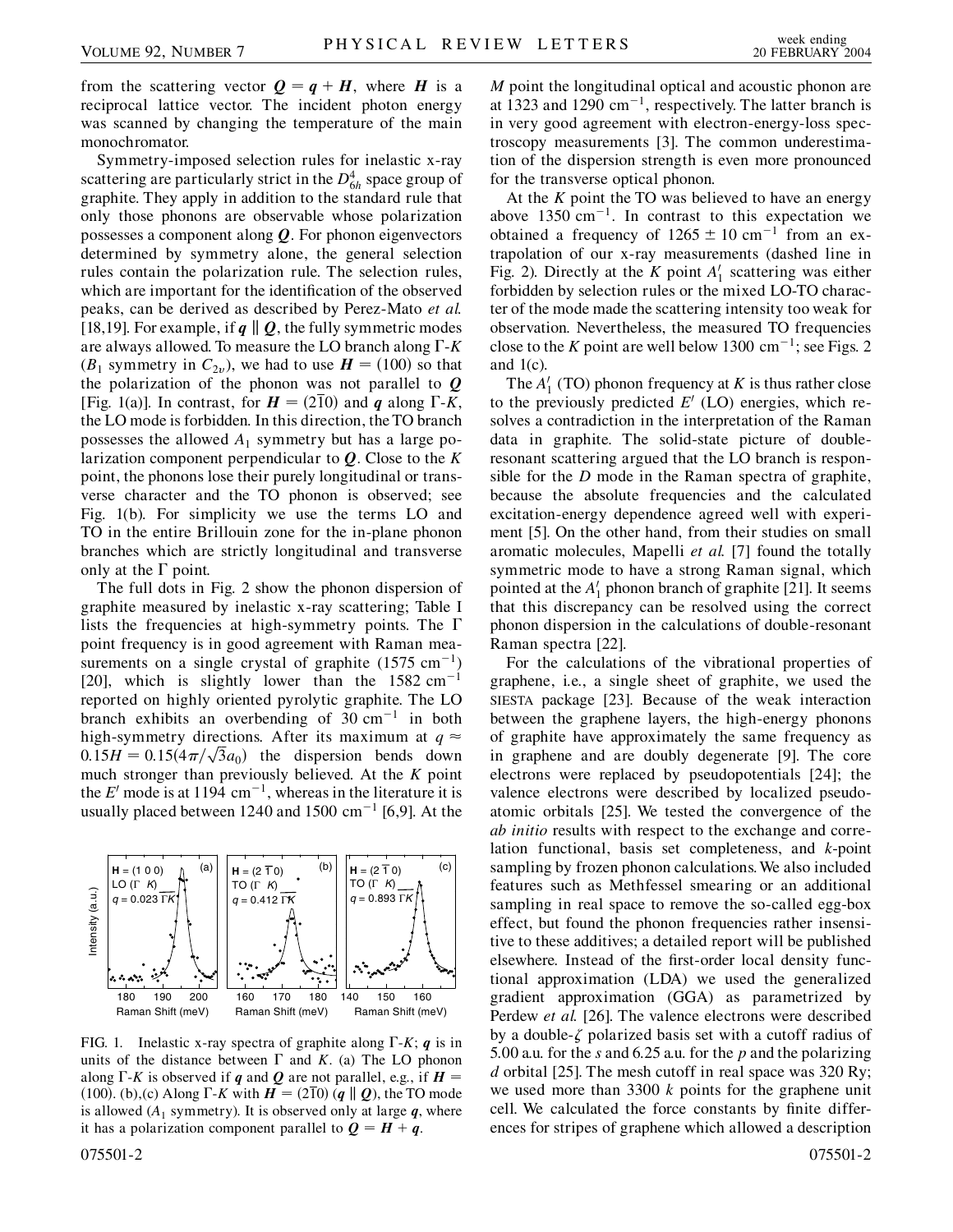

FIG. 2 (color online). Inelastic x-ray scattering and *ab initio* calculations of the phonon dispersion of graphite. The symmetry of the branches is indicated; see Table I. Filled dots are the experimental data for the LO, TO, and the LA branch. The TO data are connected by a cubic spline extrapolation (dashed line). The experimental error is smaller than the size of the symbols. Those phonon wave vectors  $q$ , which were not exactly along the  $\Gamma$ -*M* or  $\Gamma$ -*K*-*M* direction, were projected onto the closest high-symmetry direction. Open dots are the calculated phonon frequencies; they were scaled overall by 1% to smaller frequencies. The lines are a spline extrapolation to the calculated points. Inset: Brillouin zone of graphite in the basal plane with the high-symmetry points  $\Gamma$ , spine extrapolation to the calculated points. Inset: Brillouin zone of graphite in the basal plane with the high-symmetry points **I**,<br>*K*, and *M*. The arrows indicate the reciprocal lattice vectors with magnitude  $H = |H| =$ constant of graphite.

of modes propagating along the high-symmetry directions. For  $\Gamma$ -*K*-*M* we used a supercell with 84 atoms, for -*M* 18 and 22 atoms in two different calculations.

In Fig. 2 we show by open dots the graphene frequencies calculated from first principles; they are scaled by 1% to smaller frequencies. For the longitudinal branches the agreement between theory and experiment is excellent. The overbending, the small splitting of the LO and LA at the *M* point  $(30 \text{ cm}^{-1})$ ; see Table I), and the local minimum of the lowest  $B_1$  branch between *K* and *M*  $(1185 \text{ cm}^{-1})$  are very well described by the firstprinciples results. A good agreement for the TO is found along the  $\Gamma$ -*M* direction. Along  $\Gamma$ -*K*-*M* the *ab initio* dispersion is slightly less pronounced than the experimen-

tal result. Our calculated splitting between the  $A'_1$  and the  $E'$  mode at *K* (80 cm<sup>-1</sup>), however, is quite close to the measured splitting of 70  $\text{cm}^{-1}$ , whereas in previous work an LDA result of  $140 \text{ cm}^{-1}$  was reported [9]. Similarly, Pavone *et al.* [12] obtained a splitting of 120  $\text{cm}^{-1}$ , although at the other high-symmetry points their results agree well with the experiments. The better agreement of the *ab initio* calculations presented here with experiment as compared to published work is only partly due to the GGA. More important is that the dynamical matrix in (semi)metals like graphene is not short ranged as it is in semiconductors. The correct frequencies and eigenvectors can thus be found only for phonons commensurate with the supercell used in the force-constants calculations

TABLE I. Frequencies at the high-symmetry points of the Brillouin zone. The phonon symmetry is given by two notations; the second is the molecular notation. The graphite point group  $D_{6h}$  reduces to  $C_{2v}$  between the high-symmetry points, and to  $D_{3h}$  and  $D_{2h}$  at the *K* and the *M* point, respectively. In the last two columns the overbending  $\Delta \omega$ , i.e., the difference between the maximum and the  $\Gamma$ -point frequency, of the LO branch is given.  $q_{\text{max}}$  denotes the wave vector at the maximum frequency in units of the reciprocal lattice vector. The experimental error of most frequencies is below 2 meV. The calculated frequencies are not scaled.

|                                  | $TO \, (cm^{-1})$                                                                                                                    |                       |     |  | $LO$ (cm <sup>-1</sup> ) |                                   |     |  | LA $\text{(cm}^{-1})$                                              |          |            |       | $q_{\text{max}}(4\pi/\sqrt{3} a_0)$ |      | $\Delta\omega$ (cm <sup>-1</sup> ) |      |
|----------------------------------|--------------------------------------------------------------------------------------------------------------------------------------|-----------------------|-----|--|--------------------------|-----------------------------------|-----|--|--------------------------------------------------------------------|----------|------------|-------|-------------------------------------|------|------------------------------------|------|
|                                  | exp                                                                                                                                  | theo                  | sym |  | exp                      | theo                              | sym |  | exp                                                                | theo     |            | sym   | exp                                 | theo | exp                                | theo |
| $\Gamma$ ( $\Gamma$ - <i>M</i> ) |                                                                                                                                      | $1581 \quad \Sigma_3$ |     |  |                          | $B_1$ 1583 1582 $\Sigma_1$ $A_1$  |     |  |                                                                    | 0        | $\sum_{1}$ | $A_1$ | 0.15                                | 0.15 | $30 \pm 5$ 36                      |      |
| $\Gamma$ ( $\Gamma$ - <i>K</i> ) | 1565                                                                                                                                 | 1581                  |     |  |                          | $T_1$ $A_1$ 1577 1581 $T_3$ $B_1$ |     |  |                                                                    | $\theta$ | $T_1$      | $A_1$ | 0.15                                | 0.15 | $30 \pm 5$ 34                      |      |
| M                                | 1390                                                                                                                                 |                       |     |  |                          |                                   |     |  | 1425 $M_3^ B_{2u}$ 1323 1350 $M_1^+$ $A_g$ 1290 1315 $M_4^ B_{3u}$ |          |            |       |                                     |      |                                    |      |
| K                                | 1265 <sup>a</sup> 1300 K <sub>1</sub> A <sub>1</sub> 1194 1220 K <sub>5</sub> E <sup>1</sup> 1194 1220 K <sub>5</sub> E <sup>1</sup> |                       |     |  |                          |                                   |     |  |                                                                    |          |            |       |                                     |      |                                    |      |

<sup>a</sup>Obtained from a spline extrapolation of the data.